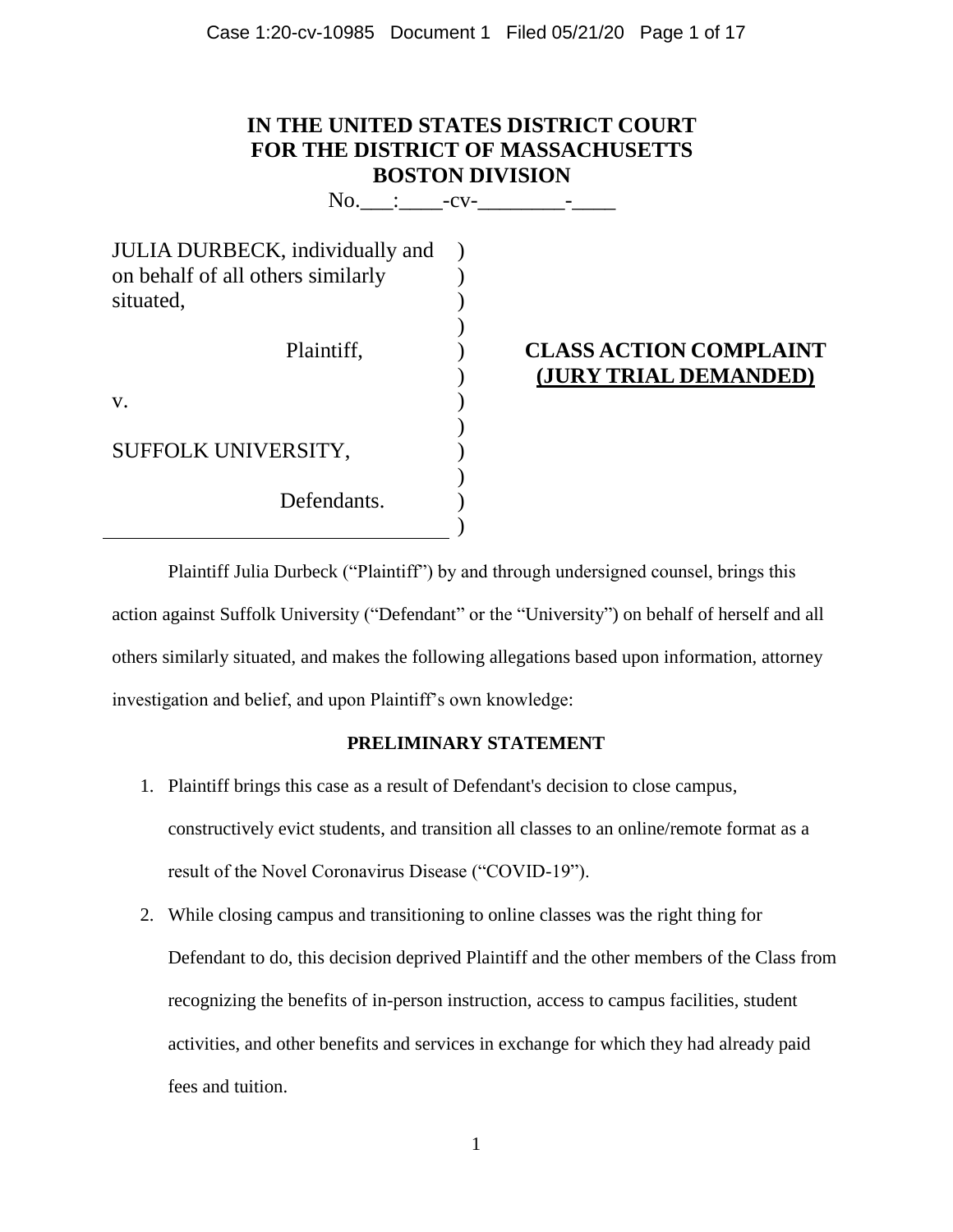- 3. Defendant has either refused to provide reimbursement for the tuition, fees and other costs that Defendant is no longer providing, or has provided inadequate and/or arbitrary reimbursement that does not fully compensate Plaintiff and members of the Classes for their loss.
- 4. This action seeks refunds of the amount Plaintiff and other members of the Classes are owed on a pro-rata basis, together with other damages as pled herein.

#### **PARTIES**

- 5. Defendant Suffolk University is an institution of higher learning located in Boston, Massachusetts.
- 6. Upon information and belief, Defendant has an estimated endowment of approximately  $$250$  Million.<sup>1</sup>
- 7. Moreover, upon information and belief, Defendant is eligible to receive federal stimulus under the CARES Act. The Act directs that approximately 14 billion dollars be distributed to colleges and universities based upon enrollment and requires that institutions must use at least half of the funds they receive to provide emergency financial aid grants to students for expenses related to the disruption of campus operations due to COVID-19.
- 8. Plaintiff is an individual and a resident and citizen of the state of Massachusetts.
- 9. During Spring 2020, Plaintiff was enrolled as a full-time student in Defendant's undergraduate program, studying biology.

 $\overline{a}$ 

10. Plaintiff has paid substantial tuition for the Spring 2020 semester either out of pocket or by utilizing student loan financing, or otherwise.

<sup>1</sup> https://www.suffolk.edu/-/media/suffolk/documents/about/president-andleadership/administration/auditedfinancialstatement\_pdftxt.pdf?la=en&hash=03516CB9C2F6BC114376CE4B558D BA2AD1687C3D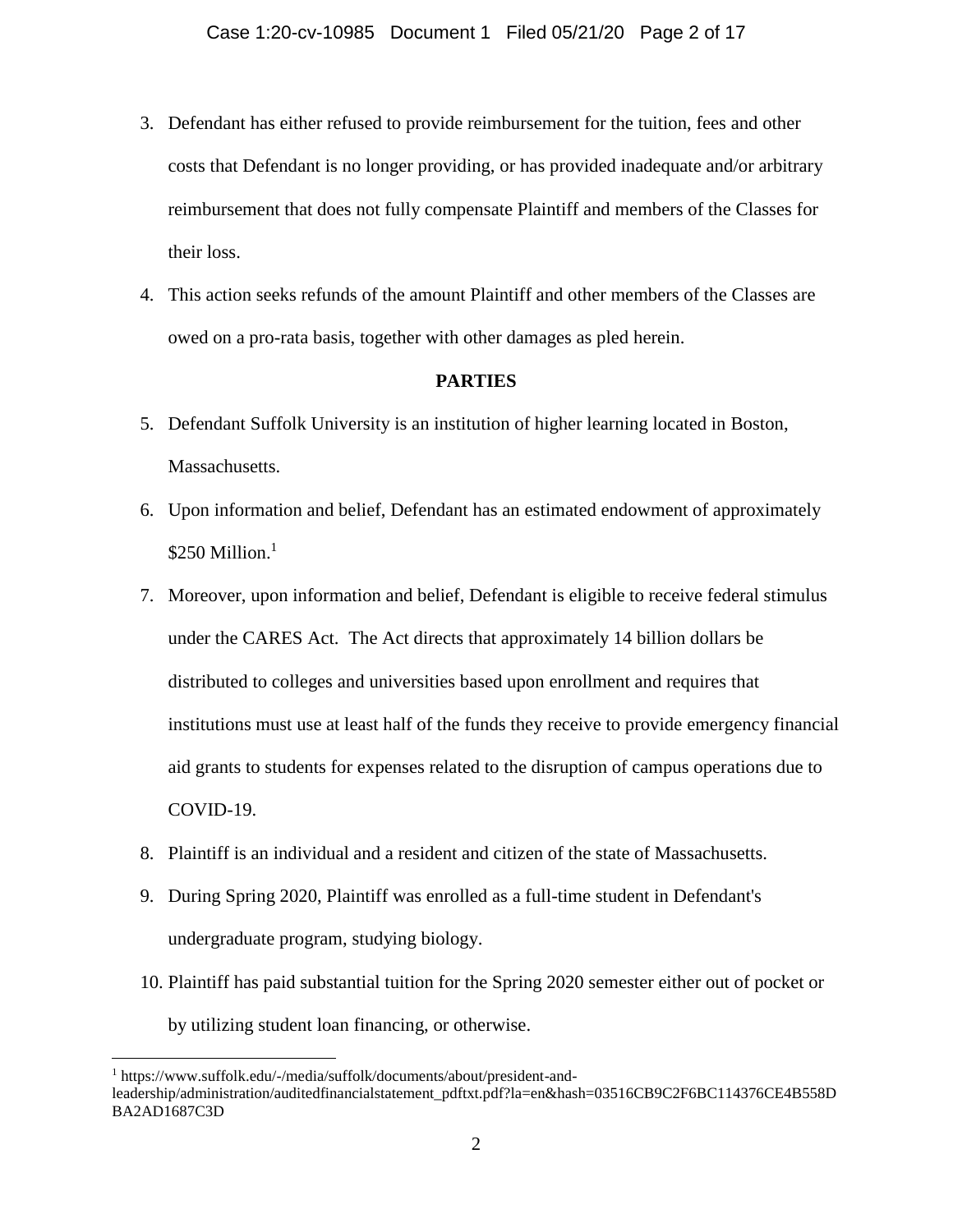- 11. There are hundreds, if not thousands, of institutions of higher learning in this country.
- 12. Some institutions of higher learning provide curriculum and instruction that is offered on a remote basis through online programming which do not provide for physical attendance by the students.
- 13. Defendant's institution offers in person, hands on curriculum.
- 14. Plaintiff and members of the Proposed Tuition Class did not choose to attend another institution of higher learning, or to seek an online degree, but instead chose to attend Defendant's institution and enroll on an in-person basis.
- 15. Defendant markets the on-campus experience as a benefit of enrollment, and has even

incorporated the value of experiential learning into its mission statement: 2

# **Vision**

Suffolk University will be a leader in experiential learning, known nationally and internationally for excellence in providing students access to real-world and global learning opportunities through outstanding academic and co-curricular programs and partnerships that take full advantage of our borderless, urban campuses in Boston and Madrid.

- 16. Common sense would dictate that the level and quality of instruction an educator can provide through an online format is lower than the level and quality of instruction that can be provided in person.
- 17. Moreover, the true college experience encompasses much more than just the credit hours

and degrees. The college experience consists of:

- i. Face to face interaction with professors, mentors, and peers;
- ii. Access to facilities such as computer labs, study rooms, laboratories, libraries, etc;
- iii. Student governance and student unions;
- iv. Extra-curricular activities, groups, intramurals, etc;

<sup>2</sup> https://www.suffolk.edu/about/mission-history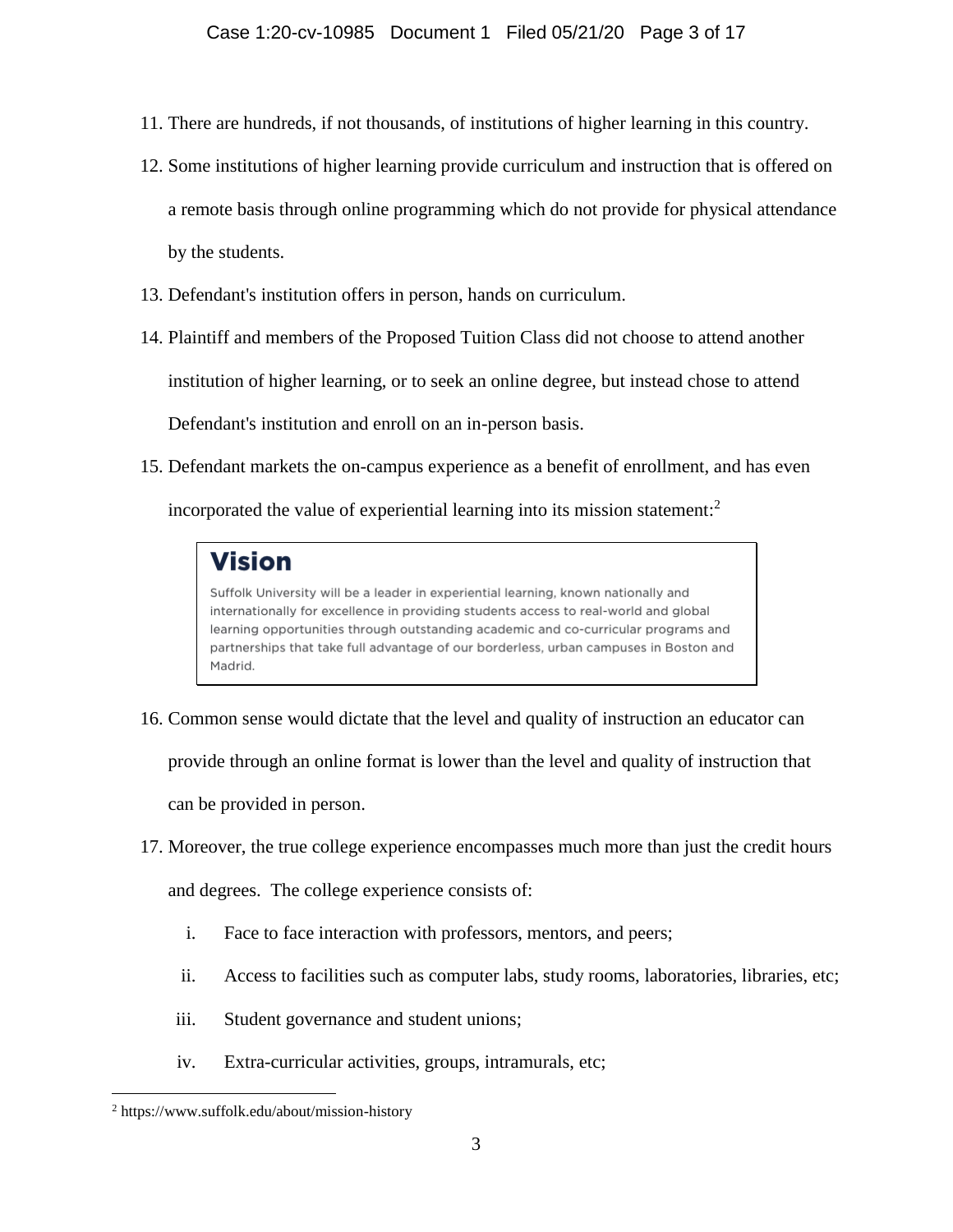- v. Student art, cultures, and other activities;
- vi. Social development and independence;
- vii. Hands on learning and experimentation; and
- viii. Networking and mentorship opportunities.
- 18. Plaintiff's education has changed from in-person hands on learning to online instruction.
- 19. Plaintiff's online instruction is not commensurate with the same classes being taught in person.
- 20. For example, Plaintiff no longer has access to laboratory facilities, which are a key component of her biology studies. Likewise, many of her classes that continued online were reduced in terms of total teaching time.
- 21. Defendant has already recognized the inherent inequality between the value of in person and online instruction.
- 22. Even before the COVID-19 pandemic, Defendant offered certain masters degrees through a fully online program.
- 23. Defendant advertised these online degrees as being equal to the same degrees earned in person:<sup>3</sup>

Are the Suffolk Online business programs different from the on-campus programs? No. There's more flexibility because your program will be online and course materials are available 24/7. The curricula and faculty are the same as the oncampus programs.

- 24. However, Defendant charged significantly lower tuition for the online degrees than for the same corresponding on-campus degrees.
- 25. For example, even prior to the COVID-19 pandemic, Defendant charged \$1,519 per credit hour for its on-campus MBA program, and only \$1,171 per identical credit hour

<sup>3</sup> https://online.suffolk.edu/faqs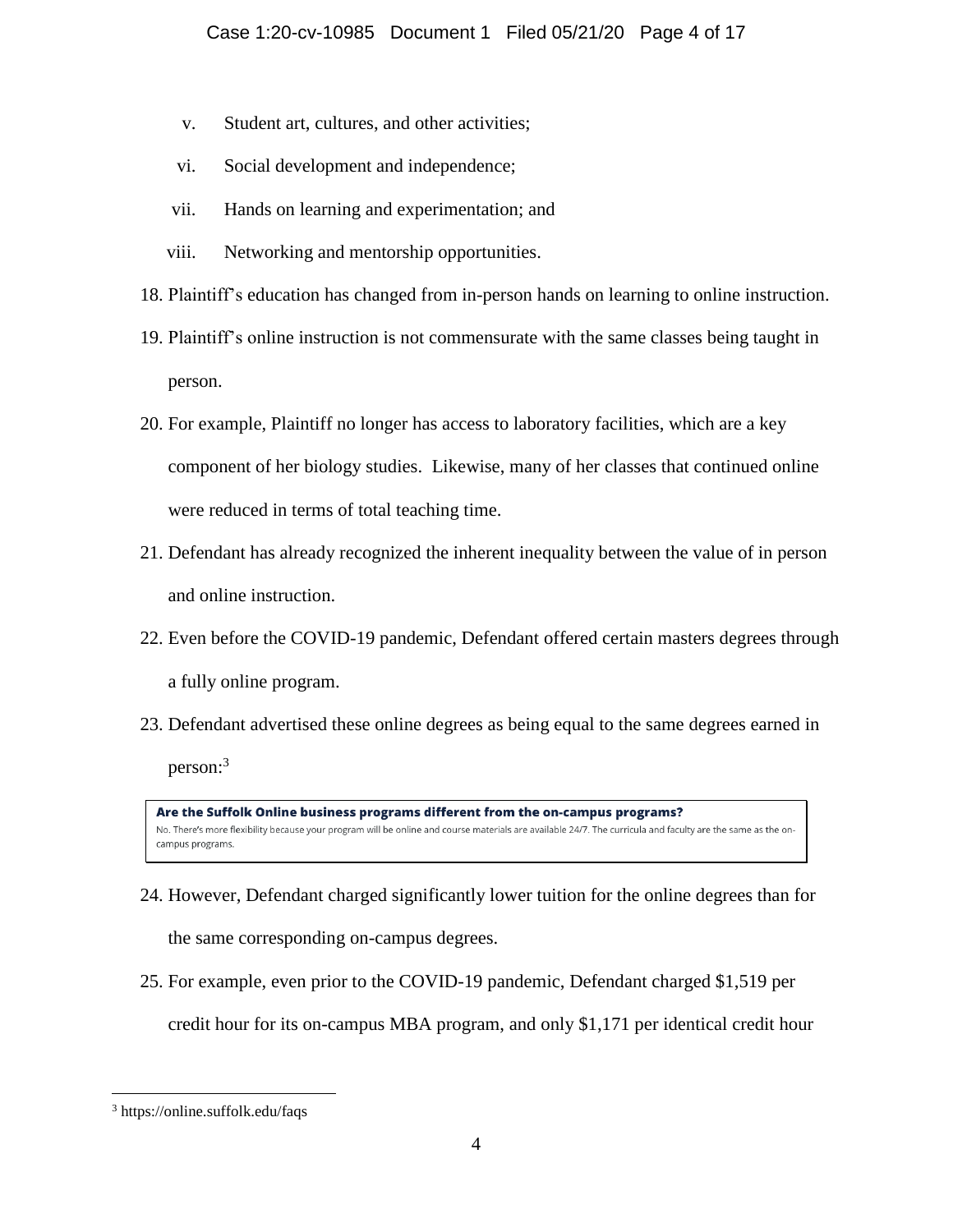online, representing a discount of roughly 23%.<sup>4</sup>

- 26. In addition to tuition, Plaintiff was required to pay certain mandatory fees, including but not limited to an activity fee and a technology fee.
- 27. The activity fee is a mandatory fee charged to all on-campus students at the University (including part time and full time students and undergraduate and graduate students); except that the fee is not charged to students enrolled at the law school.<sup>5</sup>
- 28. Upon information and belief, this fee is intended to cover the costs of certain on-campus student activities such as student organizations, intramurals, campus speakers and events, access to wellness centers and other facilities, etc.
- 29. The technology fee is a mandatory fee charged to all on-campus students at the University (including part time and full time students and undergraduate and graduate students). 6
- 30. Upon information and belief, this fee is intended to cover the costs of the campus internet technology infrastructure, including access to campus wi-fi services, computer labs, printing facilities, etc.
- 31. The University charges an additional mandatory SBA fee for all students enrolled in the law school. $<sup>7</sup>$ </sup>
- 32. The SBA fee is charged to support SBA activities and law student organizations.<sup>8</sup>
- 33. In addition to the mandatory fees described above, Defendant charges a myriad of other access our course based fees, such as lab fees for certain courses.<sup>9</sup>

 $\overline{a}$ 

 $^8$  <u>Id</u>.

<sup>4</sup> https://www.suffolk.edu/about/directory/bursars-office/tuition-fees/graduate

<sup>5</sup> See, generally, https://www.suffolk.edu/about/directory/bursars-office/tuition-fees

 $^6$  <u>Id</u>.

<sup>7</sup> https://www.suffolk.edu/about/directory/bursars-office/tuition-fees/law

<sup>9</sup> Plaintiff was required to and did pay a \$75 lab fee for the Spring 2020 semester.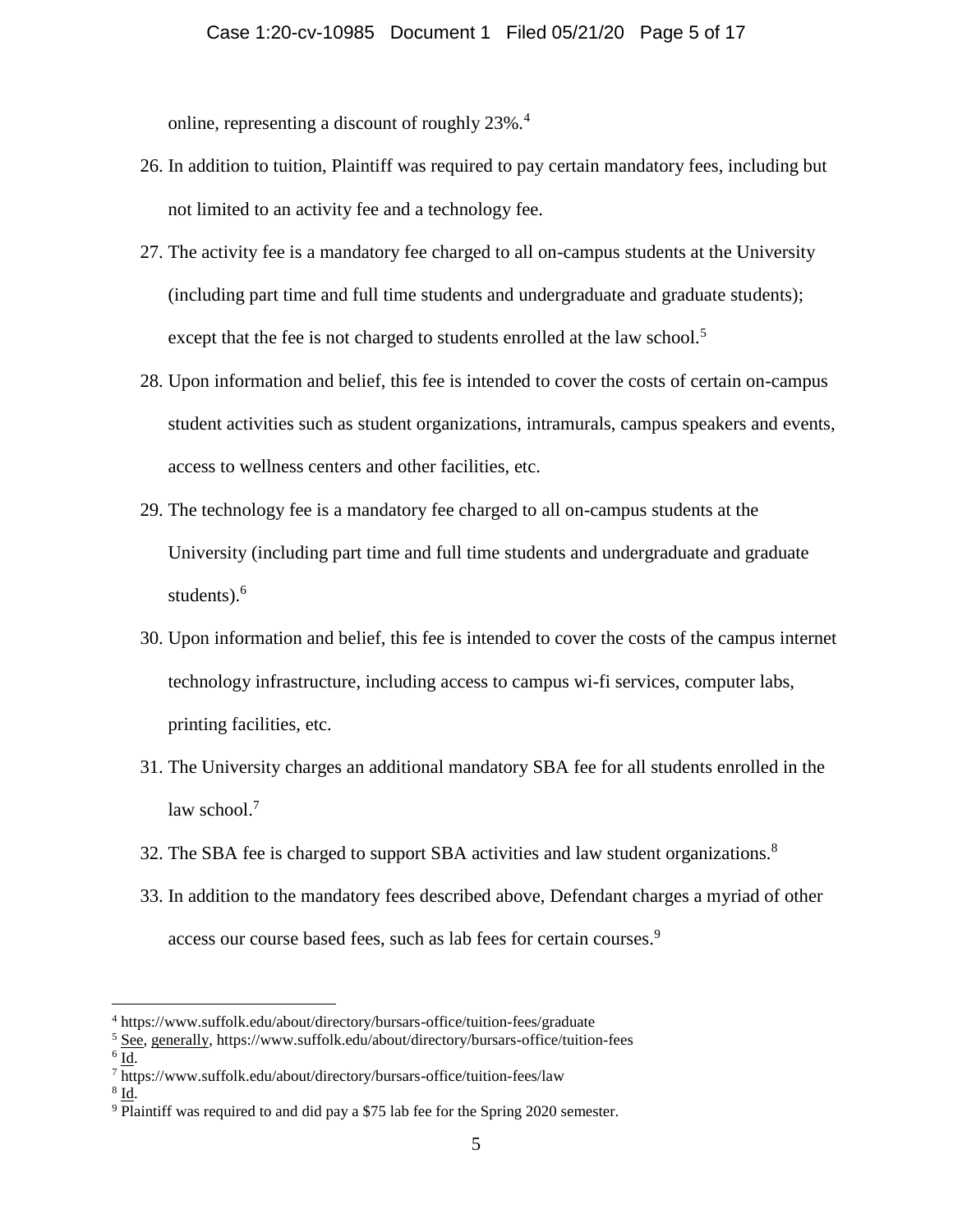34. As a result of being forced off campus, Plaintiff and members of the fees Class no longer have the benefit of the services for which these fees have been paid.

#### **JURISDICTION AND VENUE**

- 35. This Court has jurisdiction over this action pursuant to the Class Action Fairness Act ("CAFA"), 28 U.S.C. § 1332(d), because at least one class member is of diverse citizenship from one Defendant, there are more than 100 Class members, and the aggregate amount in controversy exceeds \$5 million, exclusive of interest and costs.
- 36. This Court has personal jurisdiction over Defendant because Defendant is domiciled in Massachusetts and conducts business in Massachusetts.
- 37. Venue is proper in this District under 28 U.S.C. § 1391(b) because a substantial part of the events or omissions giving rise to the claims occurred in this District, and because Defendant is an institution domiciled and doing business in this District.

#### **FACTUAL ALLEGATIONS**

- 38. Upon information and belief, Defendant's Spring term began with the first day of classes on or about January 13, 2020.<sup>10</sup>
- 39. Upon information and belief, Defendant's Spring term was scheduled to conclude with the last day of examinations on or about May 5, 2020 for most students and May 8, 2020 for law students. $^{11}$
- 40. Defendant's Spring break began on or about March 9, 2020 and was supposed to end on or about March 13, 2020, with students returning to campus for in-person classes on

<sup>10</sup> https://www.suffolk.edu/academics/academic-resources/academic-calendar/college-of-arts-and-sciences-andsawyer-business-school; https://www.suffolk.edu/law/academics-clinics/academic-resources/academic-calendar--law  $^{11}$  Id.

<sup>6</sup>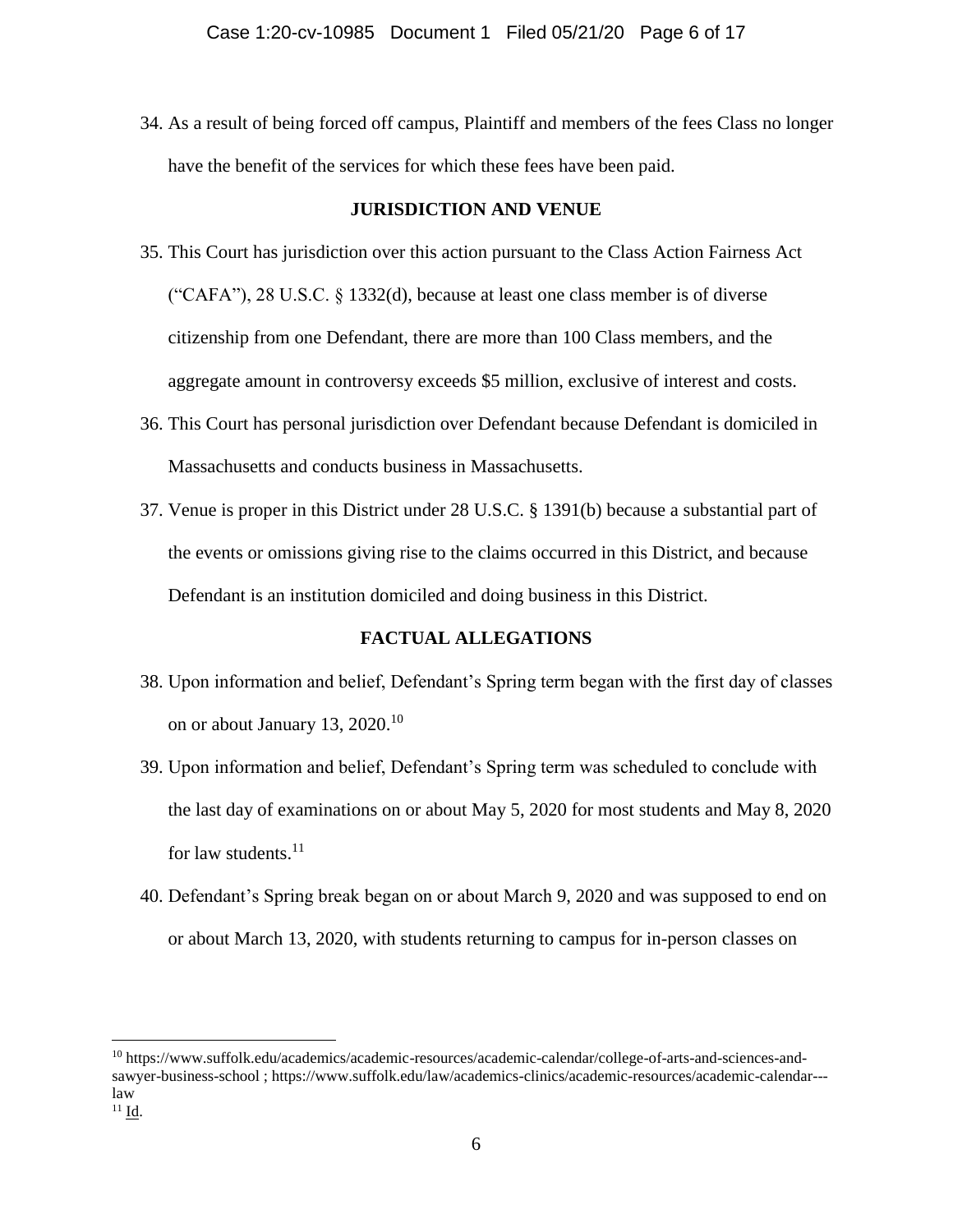Monday, March 16, 2020.<sup>12</sup>

- 41. However, as a result of the COVID-19 pandemic, Defendant announced on March 11, 2020 that it was extending Spring Break by two days and thereafter moving all classes online for the remainder of the semester. Defendant asked students not to return to campus following the extended end of Spring break, absent special circumstances.<sup>13</sup>
- 42. On March 16, 2020, Defendant announced the closure of the Wellness resource Center.<sup>14</sup>
- 43. On March 18, 2020, Defendant asked all non-essential staff to stay home, and suspended most other in-person student services.<sup>15</sup>
- 44. Also on March 18, 2020, Defendant announced the closure of all libraries.<sup>16</sup>
- 45. Accordingly, Plaintiff and members of the proposed classes were deprived of approximately 55% of the in-person instruction, access, and activities for which they had already paid fees and tuition.
- 46. Nonetheless, Defendant has refused and continues to refuse to offer any pro-rated discounts or refunds on Spring  $2020$  tuition:<sup>17</sup>

#### Can I get a refund on my tuition now that classes will be online?

Because students will be receiving academic credit and grades for virtual classes and will have access to support and guidance from both faculty and staff, no refunds of tuition will be made.

47. Although Defendant is still offering some level of academic instruction via online

 $12 \underline{Id}$ .

<sup>13</sup> https://www.suffolk.edu/student-life/health-wellness/coronavirus-health-advisory/suffolk-university-communityadvisories

 $14$   $\underline{\text{Id}}$ .

<sup>15</sup> Id.

<sup>16</sup> Id.

<sup>17</sup> https://www.suffolk.edu/student-life/health-wellness/coronavirus-health-advisory/student-frequently-askedquestions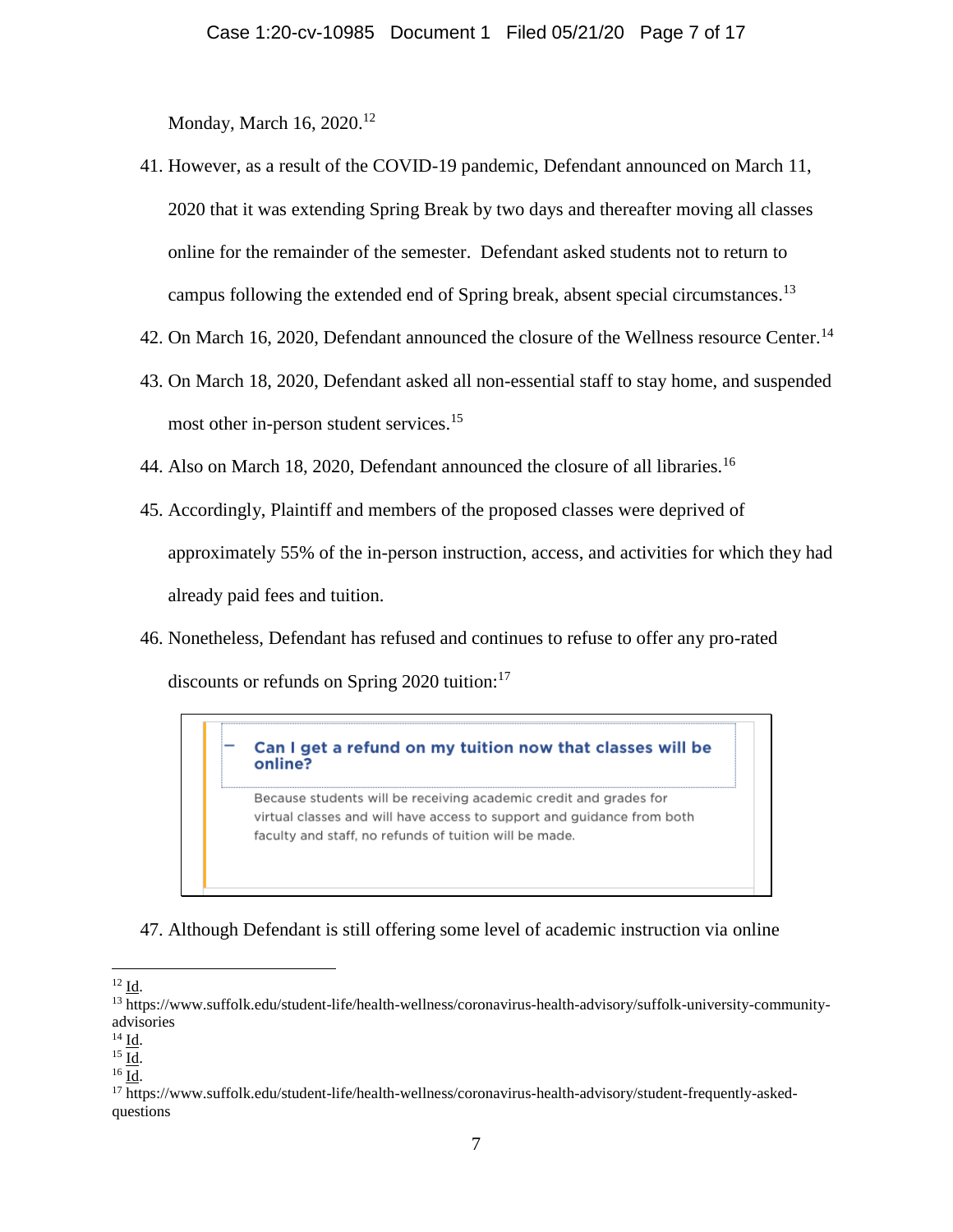classes, Plaintiffs and members of the proposed Class have been and will be deprived of

the benefits of on campus learning as set forth more fully above.

48. In a message to students on March 11, 2020, Defendant's President acknowledged that

the online instruction was not commensurate with in-person instruction, and that it failed

to meet the "hallmark of education" that University had promised to provide:<sup>18</sup>

This is a major decision for the University, and it was not made lightly. Close, in-person collaboration between students, faculty, and staff is something we value greatly as a hallmark of the education that we provide at Suffolk. However, we have carefully monitored guidance from public health agencies, and in the current environment health risks would be heightened by large numbers of students returning from spring break travels to gather in classrooms and residence halls. We

49. Likewise, Defendant has refused and continues to refuse to offer any pro-rated discounts

or refunds on mandatory and/or ancillary student fees.

## **CLASS ACTION ALLEGATIONS**

50. Plaintiff brings this action on behalf of herself and as a class action, pursuant to the

provisions of Rule 23 of the Federal Rules of Civil Procedure on behalf of the following

Classes:

 $\overline{a}$ 

## **The Tuition Class:**

All people who paid tuition for or on behalf of students enrolled in classes at the University for the Spring 2020 semester who paid for but were denied live inperson instruction and forced to use online distance learning platforms for the latter portion of that semester.

## **The Fees Class:**

All people who paid fees for or on behalf of students enrolled in classes at the University for the Spring 2020 semester.

51. Excluded from the Classes are The Board of Trustees of Suffolk University and any of

<sup>18</sup> https://www.suffolk.edu/student-life/health-wellness/coronavirus-health-advisory/suffolk-university-communityadvisories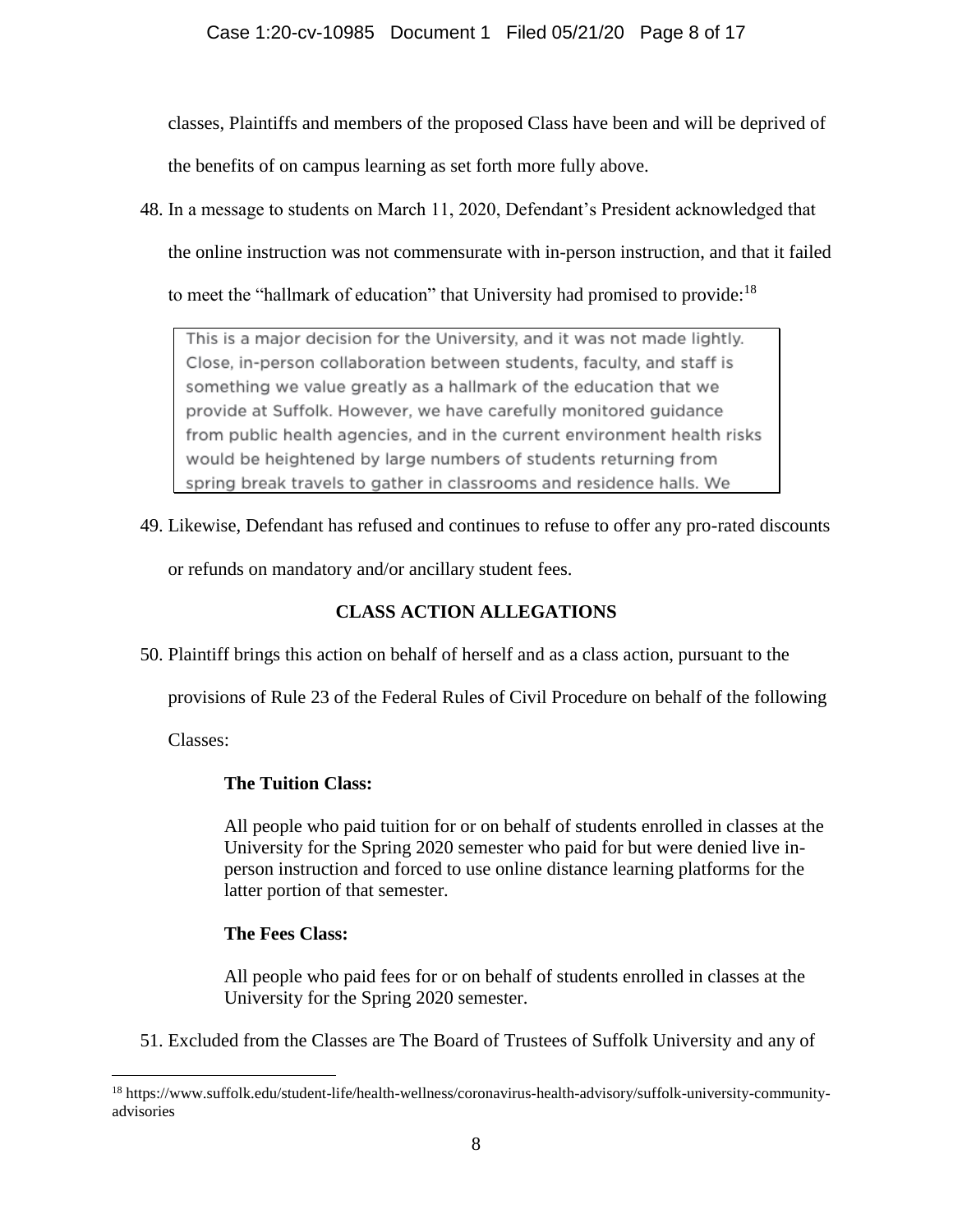#### Case 1:20-cv-10985 Document 1 Filed 05/21/20 Page 9 of 17

their respective members, affiliates, parents, subsidiaries, officers, directors, employees, successors, or assigns; and the judicial officers, and their immediate family members, and Court staff assigned to this case. Plaintiffs reserve the right to modify or amend the Class definitions, as appropriate, during the course of this litigation.

- 52. Certification of Plaintiff's claims for class-wide treatment is appropriate because Plaintiff can prove the elements of her claims on a class-wide basis using the same evidence as would be used to prove those elements in individual actions alleging the same claims.
- 53. This action has been brought and may be properly maintained on behalf of the Class proposed herein under Federal Rule of Civil Procedure 23.

#### **Numerosity: Fed. R. Civ. P. 23(a)(1)**

54. The members of the Class are so numerous and geographically dispersed that individual joinder of all Class members is impracticable. Plaintiff is informed and believes there are thousands of members of the Class, the precise number being unknown to Plaintiff, but such number being ascertainable from Defendant's records. Upon information and belief, Defendant's current enrollment is approximately 9,000 students. Class members may be notified of the pendency of this action by recognized, Court-approved notice dissemination methods, which may include U.S. mail, electronic mail, internet postings, and/or published notice.

#### **Commonality and Predominance: Fed. R. Civ. P. 23(a)(2)**

- 55. This action involves common questions of law and fact, which predominate over any questions affecting individual Class members, including, without limitation:
	- i. Whether Defendant engaged in the conduct alleged herein;
	- ii. Whether there is a difference in value between online distance learning and live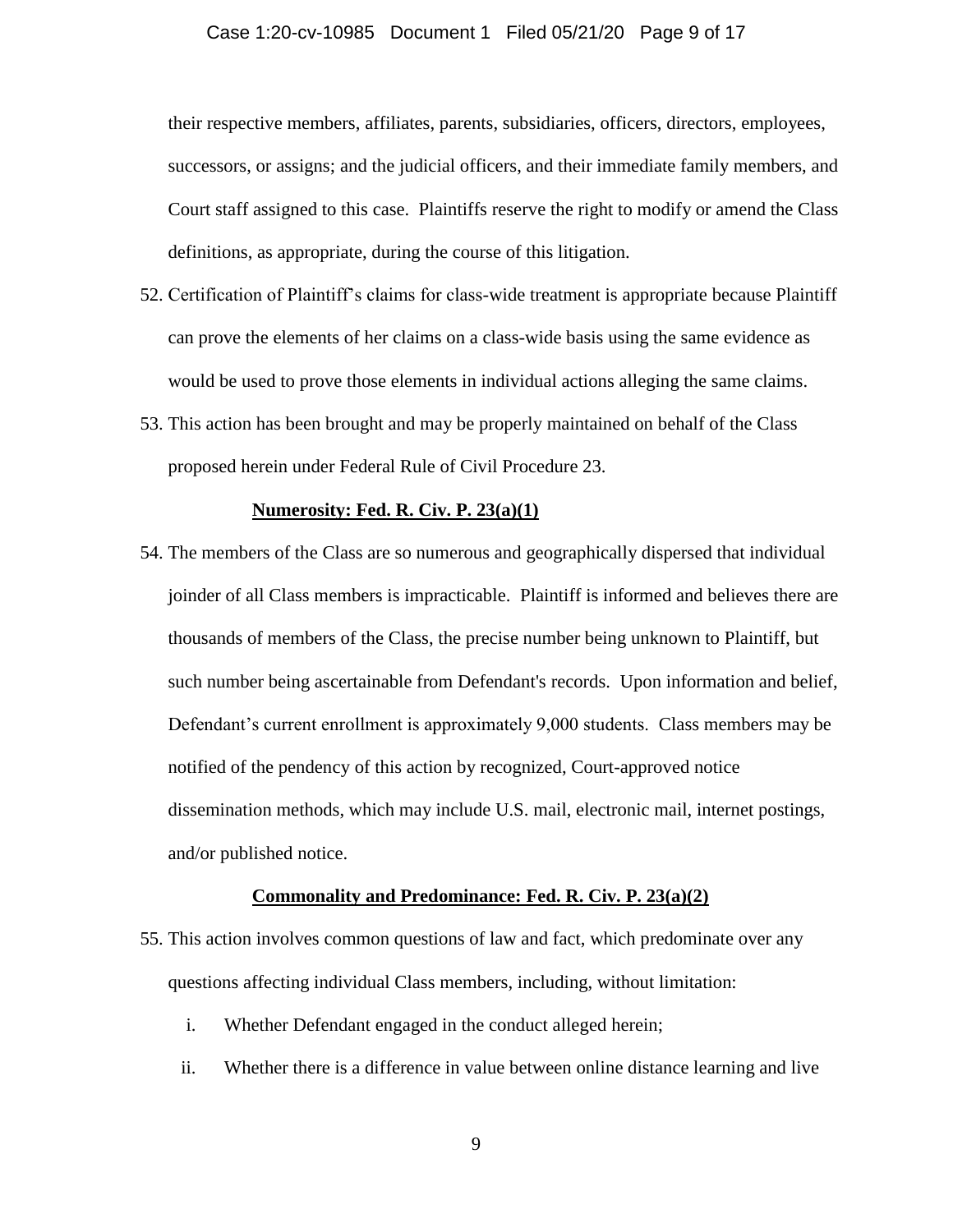in-person instruction;

- iii. Whether Defendant breached its contracts with Plaintiff and the other members of the Tuition Class by retaining the portion of their tuition representing the difference between the value of online distance learning and live in-person instruction;
- iv. Whether Defendant was unjustly enriched by retaining tuition payments of Plaintiff and the Tuition Class representing the difference between the value of online distance learning and live in-person instruction;
- v. Whether Defendant breached its contracts with Plaintiff and the other members of the Fees Class by retaining fees without providing the services the fees were intended to cover;
- vi. Whether Defendant was unjustly enriched by retaining fees of Plaintiff and the other members of the Fees Class without providing the services the fees were intended to cover;
- vii. Whether certification of any or all of the classes proposed herein is appropriate under Fed. R. Civ. P. 23;
- viii. Whether Class members are entitled to declaratory, equitable, or injunctive relief, and/or other relief; and
- ix. The amount and nature of relief to be awarded to Plaintiff and the other Class members.

#### **Typicality: Fed. R. Civ. P. 23(a)(3)**

56. Plaintiff's claim is typical of the other Class member's claims because, among other things, all Class members were similarly situated and were comparably injured through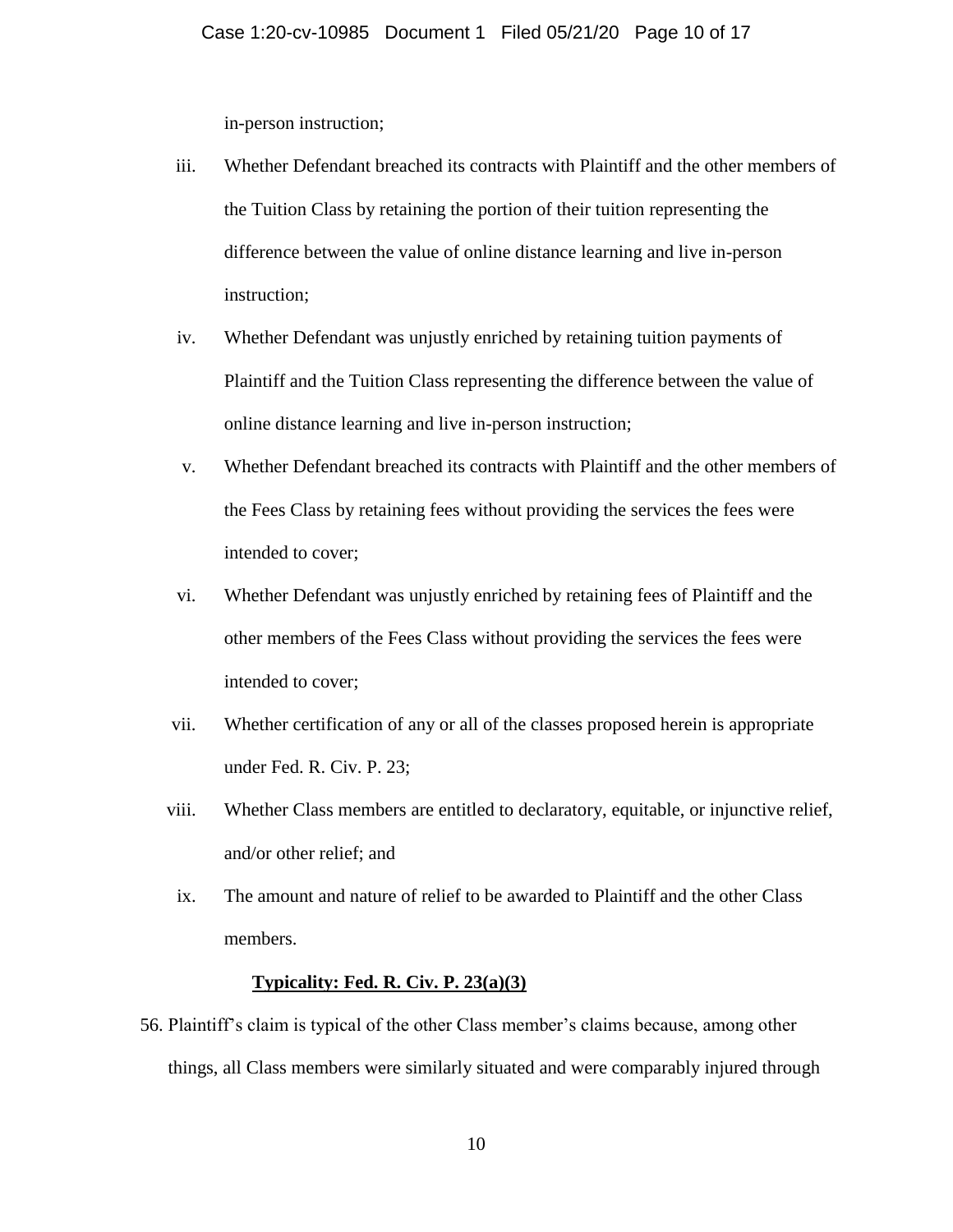Defendant's wrongful conduct as set forth herein.

#### **Adequacy: Fed. R. Civ. P. 23(a)(4)**

57. Plaintiff is an adequate Class representative because her interests do not conflict with the interests of other members of the Class she seeks to represent. Plaintiff has retained counsel competent and experienced in complex litigation; and Plaintiff intends to prosecute the action vigorously. The Class's interests will be fairly and adequately protected by Plaintiff and her counsel.

#### **Superiority: Fed. R. Civ. P. 23(b)(3)**

- 58. A class action is superior to any other available means for the fair and efficient adjudication of this controversy, and no unusual difficulties are likely to be encountered in the management of this class action. The damages or other financial detriment suffered by Plaintiff and other Class members are relatively small compared to the burden and expense that would be required to individually litigate their claims against Defendant, so it would be impracticable for members of the Class to individually seek redress for Defendant's wrongful conduct.
- 59. Even if Class members could afford individual litigation, the Court system likely could not. Individualized litigation creates a potential for inconsistent or contradictory judgments, and increases the delay and expense to all parties and the court system. By contrast, the class action device presents far fewer management difficulties and provides the benefits of single adjudication, economy of scale, comprehensive supervision by a single court, and finality of the litigation.

#### **Certification of Specific Issues: Fed. R. Civ. P. 23(c)(4)**

60. To the extent that a Class does not meet the requirements of Rules  $23(b)(2)$  or  $(b)(3)$ ,

11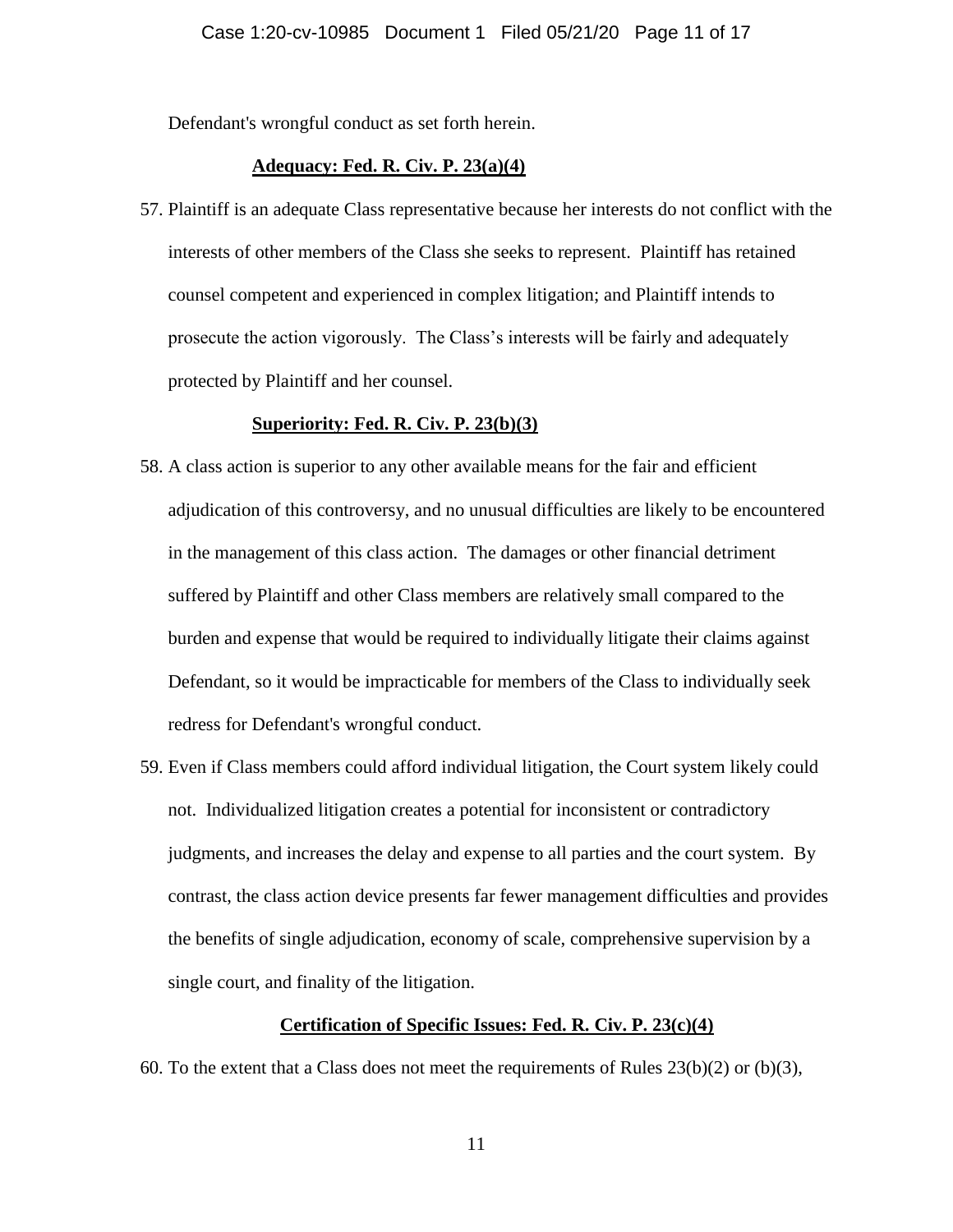Plaintiff seeks the certification of issues that will drive the litigation toward resolution.

#### **Declaratory and Injunctive Relief: Fed. R. Civ. P. 23(b)(2)**

61. The University has acted or refused to act on grounds generally applicable to Plaintiff and the other Class members, thereby making appropriate final injunctive relief and declaratory relief, as described herein, with respect to the Class members as a whole.

#### **FOR A FIRST COLLECTIVE CAUSE OF ACTION BREACH OF CONTRACT (Plaintiff and Other Members of the Tuition Class)**

- 62. Plaintiff incorporates by reference all preceding allegations as though fully set forth herein.
- 63. Plaintiff brings this count on behalf of herself and other members of the Tuition Class.
- 64. Plaintiff and the Tuition Class entered into contracts with the University which provided that Plaintiff and other members of the Tuition Class would pay tuition for or on behalf of students and, in exchange, the University would provide live in-person instruction in a physical classroom.
- 65. Plaintiff and other members of the Tuition Class fulfilled their end of the bargain when they paid tuition for the Spring 2020 semester either out-of-pocket or by using student loan financing, or otherwise.
- 66. The University breached the contract with Plaintiff and the Tuition Class by moving all classes for the Spring 2020 semester to online distance learning platforms, without reducing or refunding tuition accordingly.
- 67. The University retained tuition monies paid by Plaintiff and other members of the Tuition Class, without providing them the full benefit of their bargain.
- 68. Plaintiff and other members of the Tuition Class have suffered damage as a direct and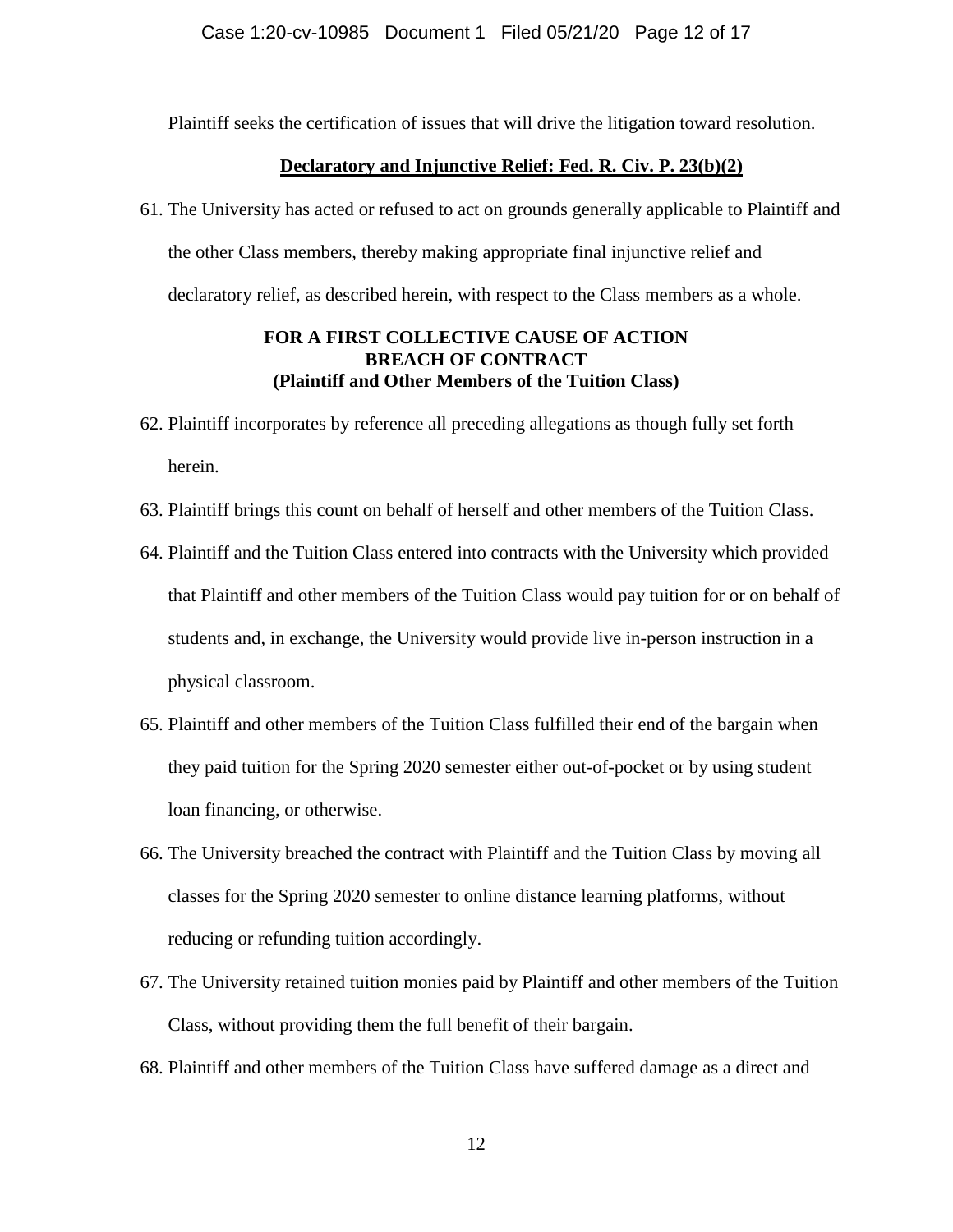#### Case 1:20-cv-10985 Document 1 Filed 05/21/20 Page 13 of 17

proximate result of Defendant's breach, including but not limited to being deprived of the value of the services the tuition was intended to cover, namely live in-person instruction in a physical classroom.

69. As a direct and proximate result of Defendant's breach, Plaintiff and the Tuition Class are legally and equitably entitled to damages, to be decided by the trier of fact in this action, to include but not be limited to disgorgement of the difference between the value of the online learning which is being provided versus the value of the live in-person instruction in a physical classroom that was contracted for.

## **FOR A SECOND COLLECTIVE CAUSE OF ACTION UNJUST ENRICHMENT (Plaintiff and Other Members of the Tuition Class)**

- 70. Plaintiff incorporates by reference all preceding allegations as though fully set forth herein.
- 71. Plaintiff brings this count on behalf of herself and other members of the Tuition Class.
- 72. This claim is pled in the alternative to, and to the extent it is determined a contract does not exist or otherwise apply to, the contract-based claim set forth in the First Cause of Action above.
- 73. The University has received a benefit at the expense of Plaintiff and other members of the Tuition Class to which it is not entitled.
- 74. Plaintiff and other members of the Tuition Class paid substantial tuition for live in-person instruction in physical classrooms and did not receive the full benefit of the bargain.
- 75. Plaintiff and other members of the Tuition Class conferred this benefit on Defendant when they paid the tuition.
- 76. Defendant has realized this benefit by accepting such payment.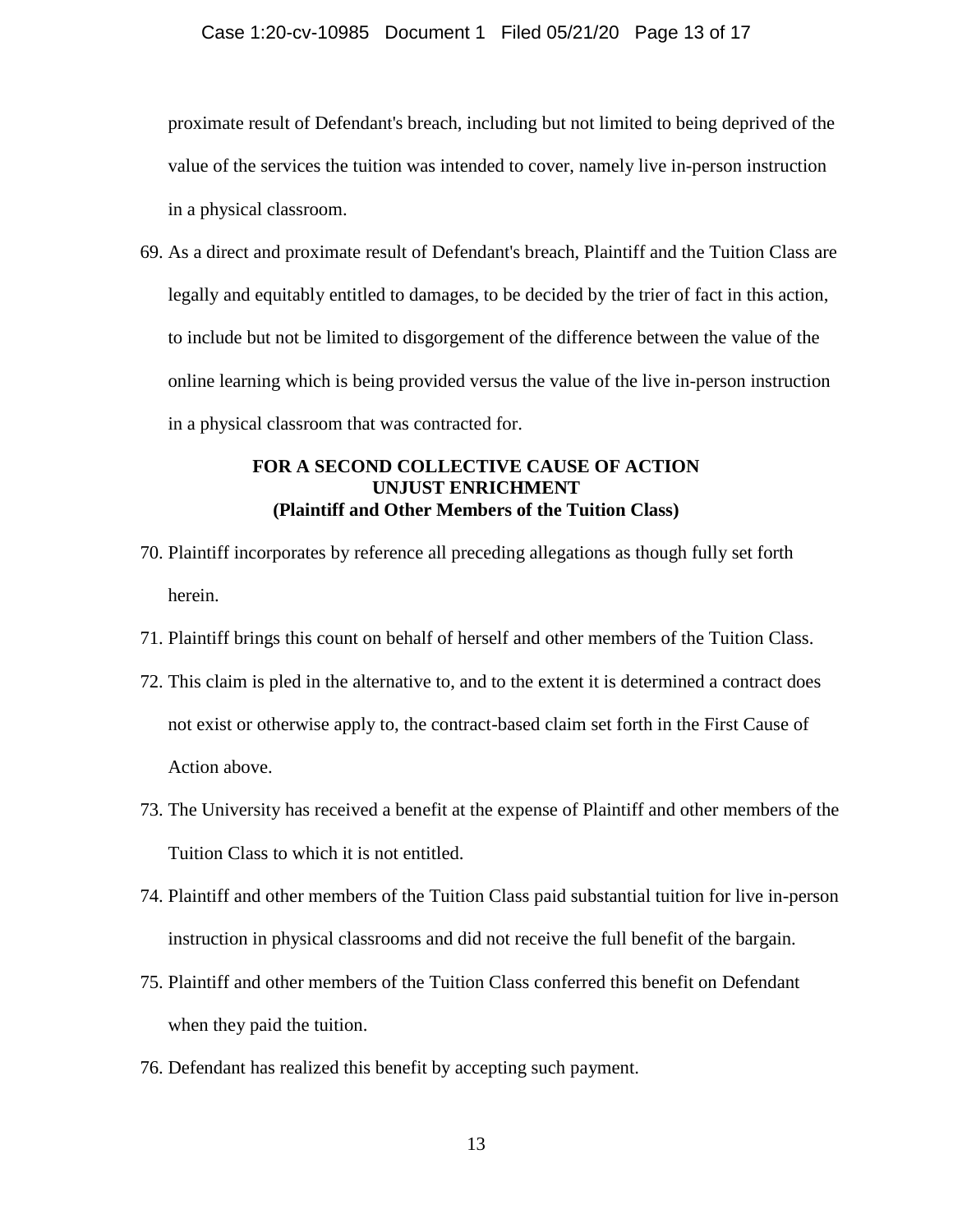- 77. Defendant has retained this benefit, even though Defendant has failed to provide the services for which the tuition was collected, making Defendant's retention unjust under the circumstances.
- 78. Equity and good conscience requires that the University return a portion of the monies paid in tuition to Plaintiff and other members of the Tuition Class.
- 79. Defendant should be required to disgorge this unjust enrichment.

#### **FOR A THIRD COLLECTIVE CAUSE OF ACTION BREACH OF CONTRACT (Plaintiff and Other Members of the Fees Class)**

- 80. Plaintiff incorporates by reference all preceding allegations as though fully set forth herein.
- 81. Plaintiff brings this count on behalf of herself and other members of the Fees Class.
- 82. Plaintiff and the Fees Class entered into contracts with the University which provided that Plaintiff and other members of the Fees Class would pay certain fees for or on behalf of students and, in exchange, the University would provide services related to those fees, such as access to student activities, athletics, wellness centers, libraries, etc.
- 83. Plaintiff and other members of the Fees Class fulfilled their end of the bargain when they paid these fees for the Spring 2020 semester either out-of-pocket or by using student loan financing, or otherwise.
- 84. The University breached the contract with Plaintiff and the Fees Class by moving all classes for the Spring 2020 semester to online distance learning platforms, constructively evicting students from campus, and closing most campus buildings and facilities.
- 85. The University retained fees paid by Plaintiff and other members of the Fees Class, without providing them the full benefit of their bargain.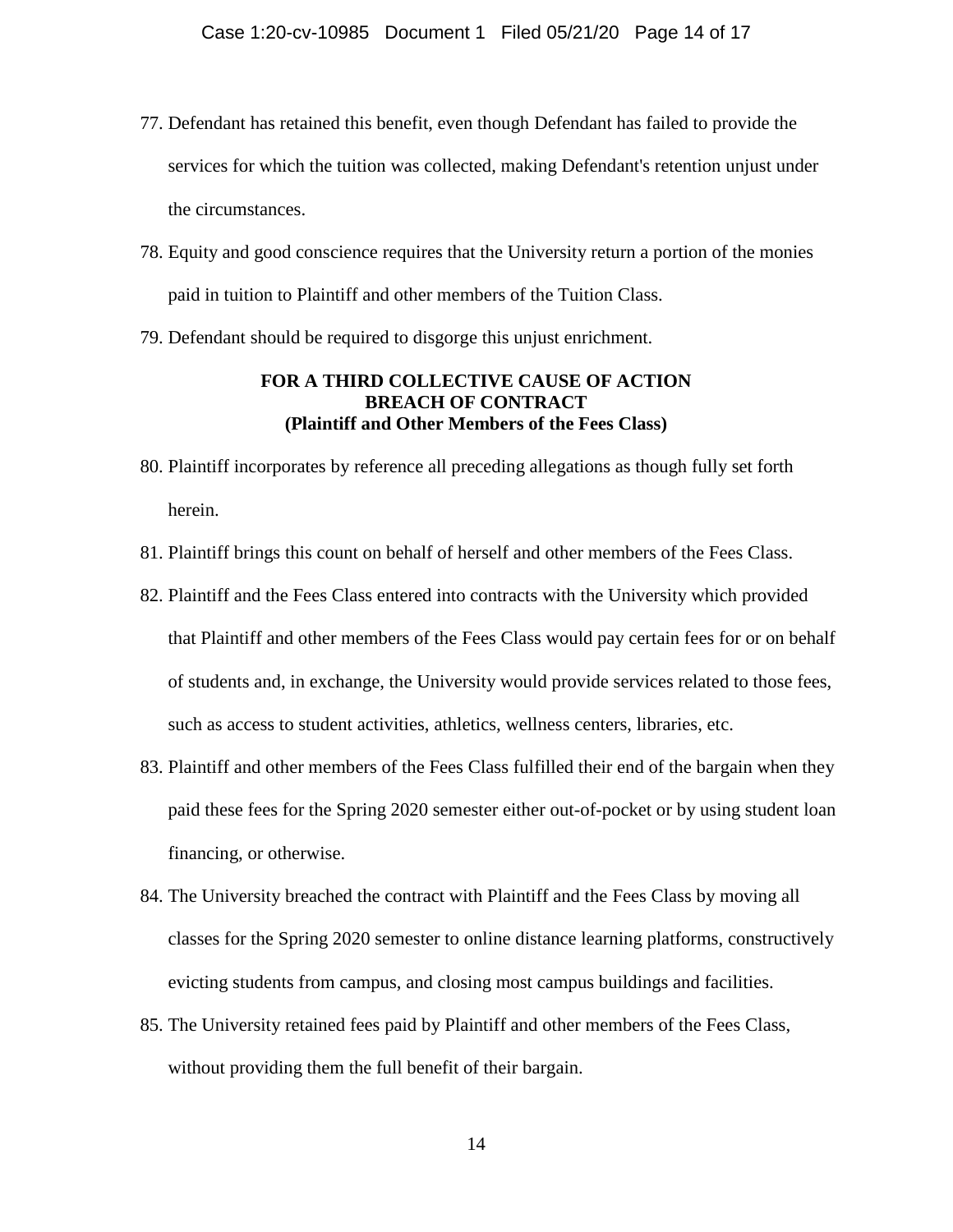- 86. Plaintiff and other members of the Fees Class have suffered damage as a direct and proximate result of Defendant's breach, including but not limited to being deprived of the value of the benefits and services the fees were intended to cover.
- 87. As a direct and proximate result of Defendant's breach, Plaintiff and the Fees Class are legally and equitably entitled to damages, to be decided by the trier of fact in this action, to include but not be limited to disgorgement of the pro-rata amount of fees that was collected but for which services were not provided.

### **FOR A FOURTH COLLECTIVE CAUSE OF ACTION UNJUST ENRICHMENT (Plaintiff and Other Members of the Fees Class)**

- 88. Plaintiff incorporates by reference all preceding allegations as though fully set forth herein.
- 89. Plaintiff brings this count on behalf of herself and other members of the Fees Class.
- 90. This claim is pled in the alternative to, and to the extent it is determined a contract does not exist or otherwise apply to, the contract-based claim set forth in the Third Cause of Action above.
- 91. The University has received a benefit at the expense of Plaintiff and other members of the Fees Class to which it is not entitled.
- 92. Plaintiff and other members of the Fees Class paid substantial student fees for on campus benefits and services and did not receive the full benefit of the bargain.
- 93. Plaintiff and other members of the Fees Class conferred this benefit on Defendant when they paid the fees.
- 94. Defendant has realized this benefit by accepting such payment.
- 95. Defendant has retained this benefit, even though Defendant has failed to provide the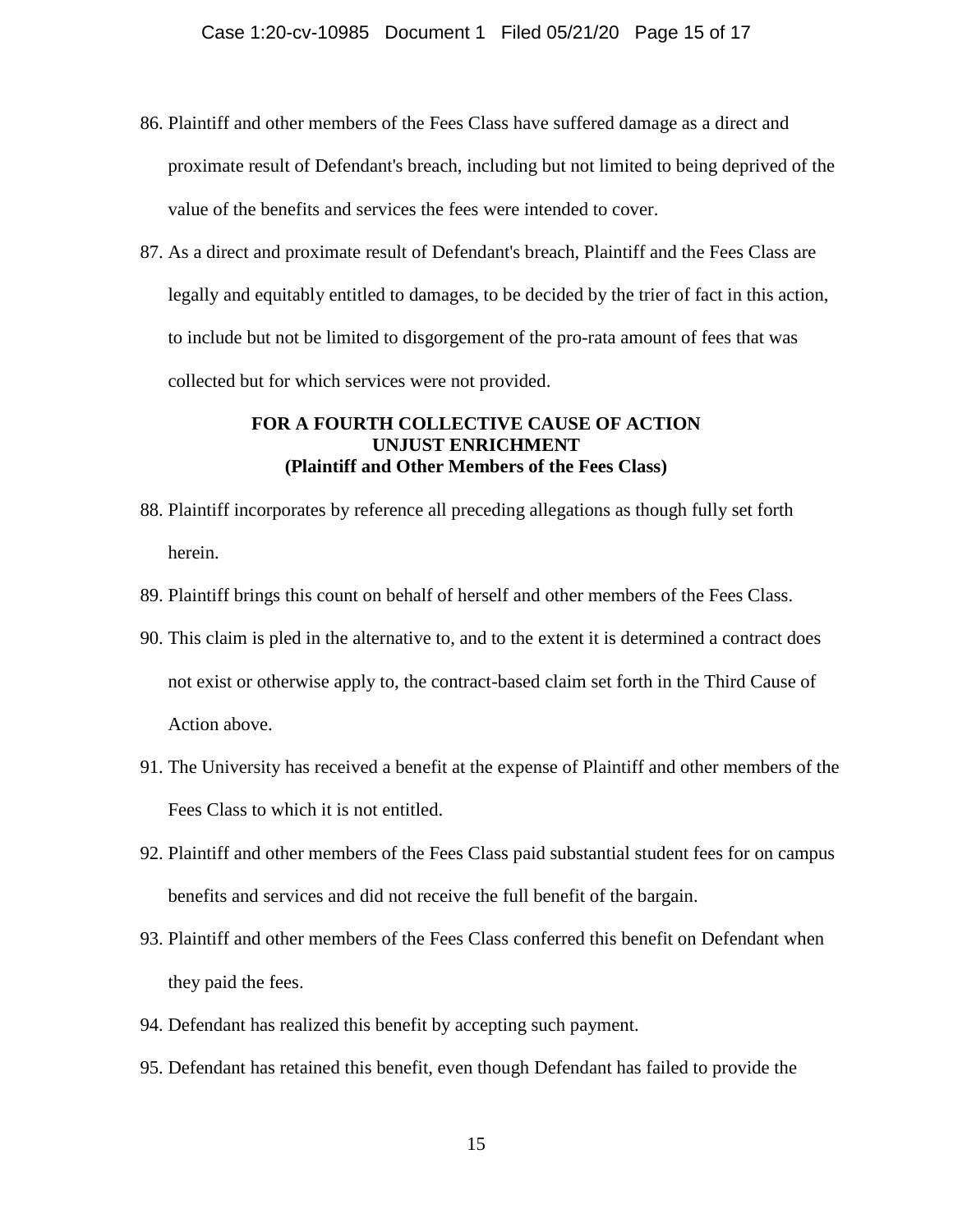services for which the fees were collected, making Defendant's retention unjust under the circumstances.

- 96. Equity and good conscience requires that the University return a pro-rata portion of the monies paid in fees to Plaintiff and other members of the Fees Class.
- 97. Defendant should be required to disgorge this unjust enrichment.

#### **PRAYER FOR RELIEF**

**WHEREFORE**, Plaintiff, individually and on behalf of members of the Classes, pray for judgment in their favor and against Defendant as follows:

a. Certifying the Classes as proposed herein, designating Plaintiff as Class representative, and appointing undersigned counsel as Class Counsel;

b. Declaring that Defendant is financially responsible for notifying the Class members of the pendency of this action;

c. Declaring that Defendant has wrongfully kept monies paid for tuition and fees;

d. Requiring that Defendant disgorge amounts wrongfully obtained for tuition and fees;

e. Awarding injunctive relief as permitted by law or equity, including enjoining Defendant from retaining the pro-rated, unused monies paid for tuition and fees;

f. Scheduling a trial by jury in this action;

g. Awarding Plaintiff's reasonable attorney's fees, costs and expenses, as permitted by law;

h. Awarding pre and post judgment interest on any amounts awarded, as permitted by law; and

i. Awarding such other and further relief as may be just and proper.

16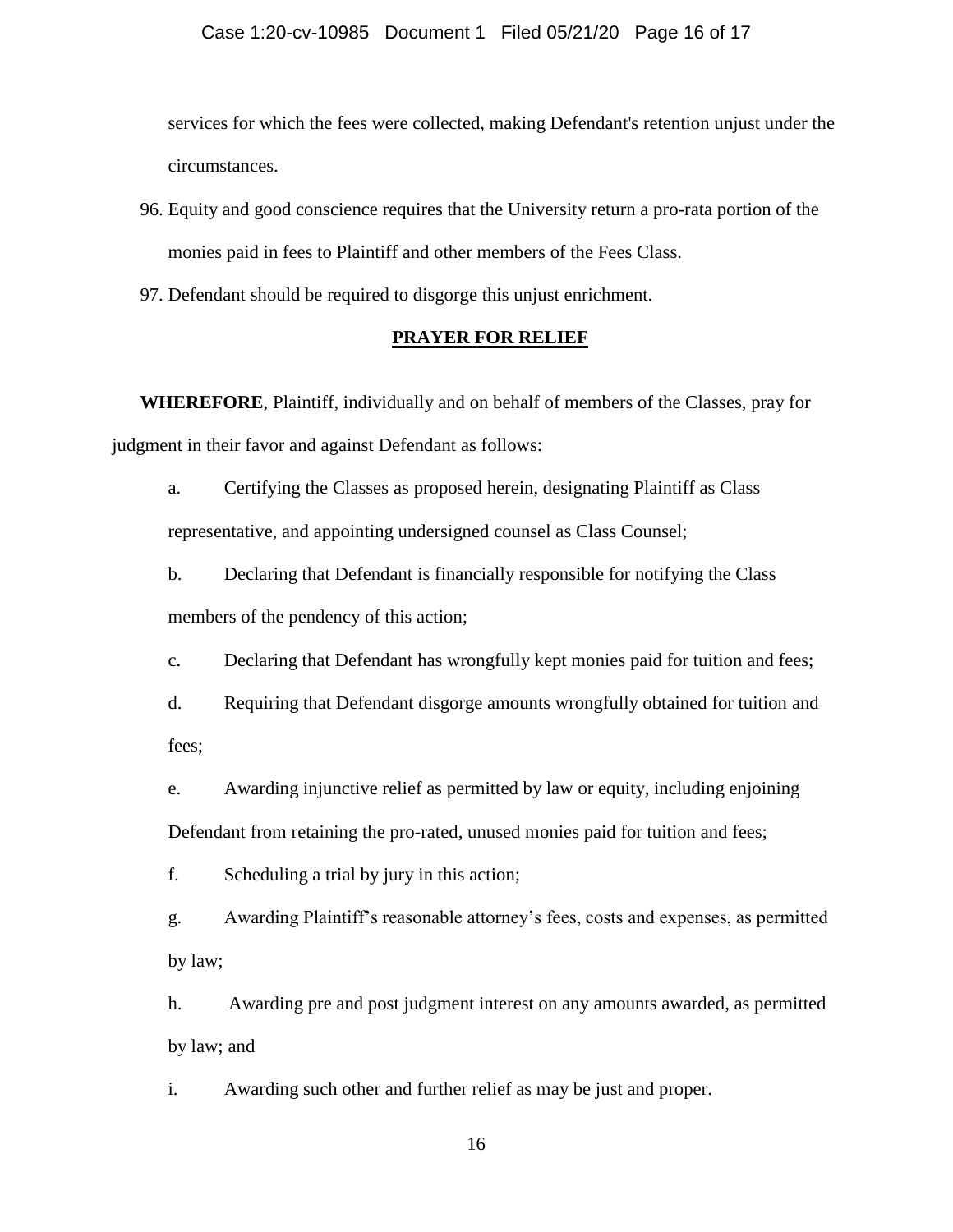Case 1:20-cv-10985 Document 1 Filed 05/21/20 Page 17 of 17

#### **DEMAND FOR JURY TRIAL**

Pursuant to Rule 38 of the Federal Rules of Civil Procedure, Plaintiff demands trial by

jury in this action of all issues so triable.

Dated May 21, 2020

#### **STANZLER LEVINE, LLC**

 $/s/$  Richard E. Levine Richard E. Levine, Esq. BBO# 672675 65 William Street, Suite 205 Wellesley, MA 02481 (617) 482-3198 rlevine@stanzlerlevine.com

-AND-

#### **ANASTOPOULO LAW FIRM, LLC**

Eric M. Poulin**\*\*** Roy T. Willey, IV**\*\*** 32 Ann Street Charleston, SC 29403 P: (843) 614-8888 F: (843) 494-5536 Email: eric@akimlawfirm.com roy@akimlawfirm.com

*\*\*Pending Pro Hac Vice Admission*

### **ATTORNEYS FOR PLAINTIFF(S)**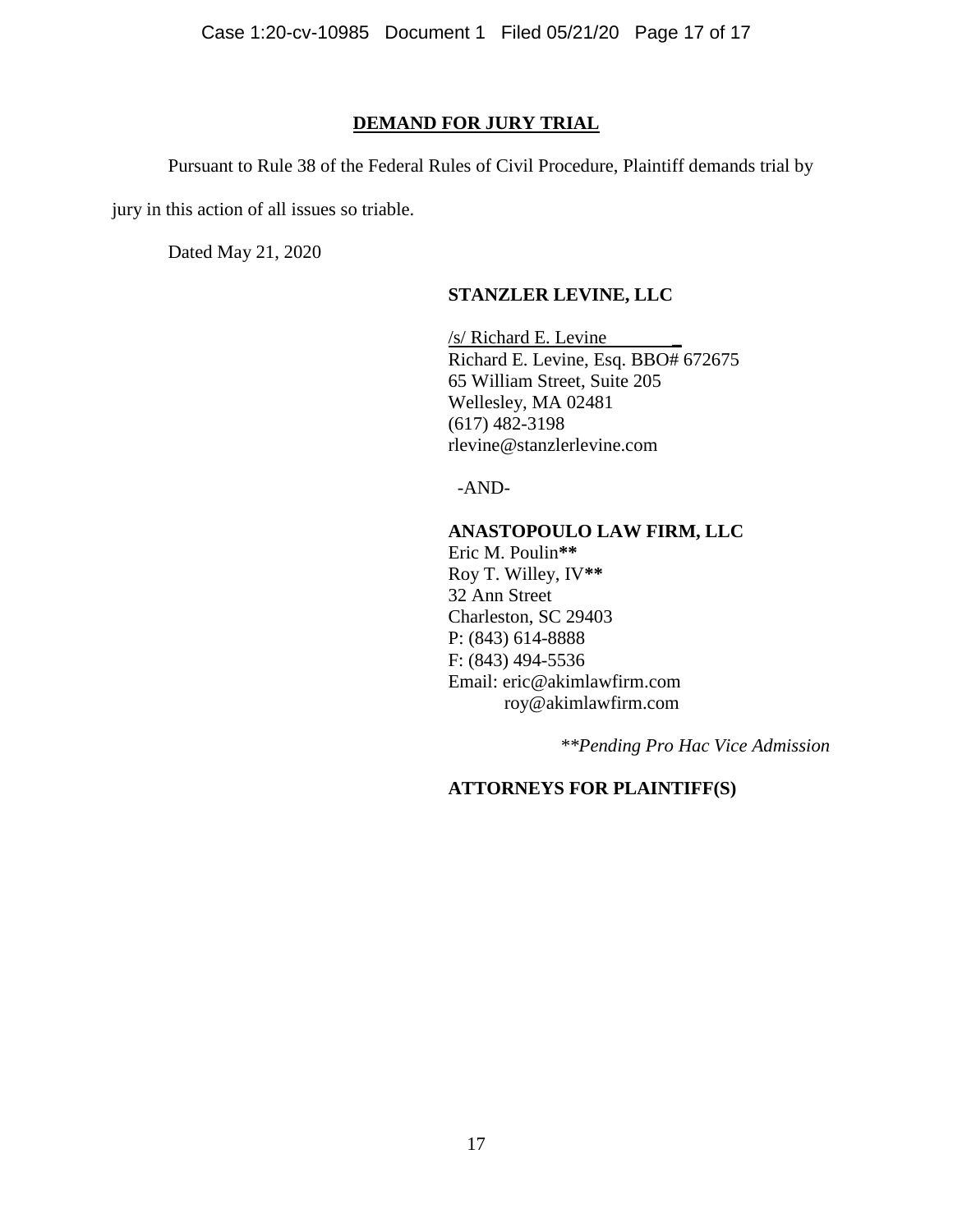# JS 44 (Rev. 06/17) **Case 1:20-cv-10985 UPPCLIPOVER<sup>1</sup>SHEEL** P5/21/20 Page 1 of 1

The JS 44 civil cover sheet and the information contained herein neither replace nor supplement the filing and service of pleadings or other papers as required by law, except as provided by local rules of court. This form,

| I. (a) PLAINTIFFS                                                                                                                                                                                                                                                                                                                                                                                                                                                                                                                                                                                                                                | <b>DEFENDANTS</b>                                                                                                                                                                                                                                                                                                                                                                                                                                                                                                                                                                                                          |                                                                                                                                                                                                                                                                                                                                                                                                                                                                                                                                                                                                                                                                                                                        |                                    |                                                                                                                                                                                                                                                                                                                                                                                                               |                                                                                                                                                                                                                                                                                                                                                                                                                                                                                                               |                                                                       |                                                                                                                                                                                                                                                                                                                                                                                                                                                                                                                                                                                                                                                        |  |
|--------------------------------------------------------------------------------------------------------------------------------------------------------------------------------------------------------------------------------------------------------------------------------------------------------------------------------------------------------------------------------------------------------------------------------------------------------------------------------------------------------------------------------------------------------------------------------------------------------------------------------------------------|----------------------------------------------------------------------------------------------------------------------------------------------------------------------------------------------------------------------------------------------------------------------------------------------------------------------------------------------------------------------------------------------------------------------------------------------------------------------------------------------------------------------------------------------------------------------------------------------------------------------------|------------------------------------------------------------------------------------------------------------------------------------------------------------------------------------------------------------------------------------------------------------------------------------------------------------------------------------------------------------------------------------------------------------------------------------------------------------------------------------------------------------------------------------------------------------------------------------------------------------------------------------------------------------------------------------------------------------------------|------------------------------------|---------------------------------------------------------------------------------------------------------------------------------------------------------------------------------------------------------------------------------------------------------------------------------------------------------------------------------------------------------------------------------------------------------------|---------------------------------------------------------------------------------------------------------------------------------------------------------------------------------------------------------------------------------------------------------------------------------------------------------------------------------------------------------------------------------------------------------------------------------------------------------------------------------------------------------------|-----------------------------------------------------------------------|--------------------------------------------------------------------------------------------------------------------------------------------------------------------------------------------------------------------------------------------------------------------------------------------------------------------------------------------------------------------------------------------------------------------------------------------------------------------------------------------------------------------------------------------------------------------------------------------------------------------------------------------------------|--|
| JULIA DURBECK individually and on behalf of all others similarly<br>situated                                                                                                                                                                                                                                                                                                                                                                                                                                                                                                                                                                     |                                                                                                                                                                                                                                                                                                                                                                                                                                                                                                                                                                                                                            |                                                                                                                                                                                                                                                                                                                                                                                                                                                                                                                                                                                                                                                                                                                        |                                    | <b>SUFFOLK UNIVERSITY</b>                                                                                                                                                                                                                                                                                                                                                                                     |                                                                                                                                                                                                                                                                                                                                                                                                                                                                                                               |                                                                       |                                                                                                                                                                                                                                                                                                                                                                                                                                                                                                                                                                                                                                                        |  |
| <b>ESSEX</b><br>(b) County of Residence of First Listed Plaintiff                                                                                                                                                                                                                                                                                                                                                                                                                                                                                                                                                                                |                                                                                                                                                                                                                                                                                                                                                                                                                                                                                                                                                                                                                            |                                                                                                                                                                                                                                                                                                                                                                                                                                                                                                                                                                                                                                                                                                                        |                                    | <b>SUFFOLK</b><br>County of Residence of First Listed Defendant                                                                                                                                                                                                                                                                                                                                               |                                                                                                                                                                                                                                                                                                                                                                                                                                                                                                               |                                                                       |                                                                                                                                                                                                                                                                                                                                                                                                                                                                                                                                                                                                                                                        |  |
|                                                                                                                                                                                                                                                                                                                                                                                                                                                                                                                                                                                                                                                  | (EXCEPT IN U.S. PLAINTIFF CASES)                                                                                                                                                                                                                                                                                                                                                                                                                                                                                                                                                                                           |                                                                                                                                                                                                                                                                                                                                                                                                                                                                                                                                                                                                                                                                                                                        |                                    | NOTE:                                                                                                                                                                                                                                                                                                                                                                                                         | (IN U.S. PLAINTIFF CASES ONLY)<br>IN LAND CONDEMNATION CASES, USE THE LOCATION OF<br>THE TRACT OF LAND INVOLVED.                                                                                                                                                                                                                                                                                                                                                                                              |                                                                       |                                                                                                                                                                                                                                                                                                                                                                                                                                                                                                                                                                                                                                                        |  |
| (c) Attorneys (Firm Name, Address, and Telephone Number)                                                                                                                                                                                                                                                                                                                                                                                                                                                                                                                                                                                         |                                                                                                                                                                                                                                                                                                                                                                                                                                                                                                                                                                                                                            |                                                                                                                                                                                                                                                                                                                                                                                                                                                                                                                                                                                                                                                                                                                        |                                    | Attorneys (If Known)                                                                                                                                                                                                                                                                                                                                                                                          |                                                                                                                                                                                                                                                                                                                                                                                                                                                                                                               |                                                                       |                                                                                                                                                                                                                                                                                                                                                                                                                                                                                                                                                                                                                                                        |  |
| Stanzler Levine, LLC (Richard Levine)                                                                                                                                                                                                                                                                                                                                                                                                                                                                                                                                                                                                            |                                                                                                                                                                                                                                                                                                                                                                                                                                                                                                                                                                                                                            |                                                                                                                                                                                                                                                                                                                                                                                                                                                                                                                                                                                                                                                                                                                        |                                    |                                                                                                                                                                                                                                                                                                                                                                                                               |                                                                                                                                                                                                                                                                                                                                                                                                                                                                                                               |                                                                       |                                                                                                                                                                                                                                                                                                                                                                                                                                                                                                                                                                                                                                                        |  |
| 65 William Street, Ste. 205, Wellesley, MA 02481                                                                                                                                                                                                                                                                                                                                                                                                                                                                                                                                                                                                 |                                                                                                                                                                                                                                                                                                                                                                                                                                                                                                                                                                                                                            |                                                                                                                                                                                                                                                                                                                                                                                                                                                                                                                                                                                                                                                                                                                        |                                    |                                                                                                                                                                                                                                                                                                                                                                                                               |                                                                                                                                                                                                                                                                                                                                                                                                                                                                                                               |                                                                       |                                                                                                                                                                                                                                                                                                                                                                                                                                                                                                                                                                                                                                                        |  |
| <b>II. BASIS OF JURISDICTION</b> (Place an "X" in One Box Only)                                                                                                                                                                                                                                                                                                                                                                                                                                                                                                                                                                                  |                                                                                                                                                                                                                                                                                                                                                                                                                                                                                                                                                                                                                            |                                                                                                                                                                                                                                                                                                                                                                                                                                                                                                                                                                                                                                                                                                                        |                                    | III. CITIZENSHIP OF PRINCIPAL PARTIES (Place an "X" in One Box for Plaintiff                                                                                                                                                                                                                                                                                                                                  |                                                                                                                                                                                                                                                                                                                                                                                                                                                                                                               |                                                                       |                                                                                                                                                                                                                                                                                                                                                                                                                                                                                                                                                                                                                                                        |  |
| $\Box$ 1 U.S. Government<br><b>13</b> Federal Question<br>Plaintiff<br>(U.S. Government Not a Party)                                                                                                                                                                                                                                                                                                                                                                                                                                                                                                                                             |                                                                                                                                                                                                                                                                                                                                                                                                                                                                                                                                                                                                                            |                                                                                                                                                                                                                                                                                                                                                                                                                                                                                                                                                                                                                                                                                                                        |                                    | (For Diversity Cases Only)<br>Citizen of This State                                                                                                                                                                                                                                                                                                                                                           | <b>DEF</b><br>PTF<br>$\mathbf{\times}1$                                                                                                                                                                                                                                                                                                                                                                                                                                                                       | $\Box$ 1 Incorporated or Principal Place<br>of Business In This State | and One Box for Defendant)<br>PTF<br>DEF<br>$\mathbf{\times}$ 4<br>$\Box$ 4                                                                                                                                                                                                                                                                                                                                                                                                                                                                                                                                                                            |  |
| $\blacktriangleright$ 4 Diversity<br>$\Box$ 2 U.S. Government<br>Defendant<br>(Indicate Citizenship of Parties in Item III)                                                                                                                                                                                                                                                                                                                                                                                                                                                                                                                      |                                                                                                                                                                                                                                                                                                                                                                                                                                                                                                                                                                                                                            |                                                                                                                                                                                                                                                                                                                                                                                                                                                                                                                                                                                                                                                                                                                        |                                    | Citizen of Another State<br>$\Box$ 2 Incorporated <i>and</i> Principal Place<br>$\Box$ 5<br>$\square$ 5<br>$\Box$ 2<br>of Business In Another State                                                                                                                                                                                                                                                           |                                                                                                                                                                                                                                                                                                                                                                                                                                                                                                               |                                                                       |                                                                                                                                                                                                                                                                                                                                                                                                                                                                                                                                                                                                                                                        |  |
|                                                                                                                                                                                                                                                                                                                                                                                                                                                                                                                                                                                                                                                  |                                                                                                                                                                                                                                                                                                                                                                                                                                                                                                                                                                                                                            |                                                                                                                                                                                                                                                                                                                                                                                                                                                                                                                                                                                                                                                                                                                        |                                    | Citizen or Subject of a<br>Foreign Country                                                                                                                                                                                                                                                                                                                                                                    | $\Box$ 3 Foreign Nation<br>$\Box$ 3                                                                                                                                                                                                                                                                                                                                                                                                                                                                           |                                                                       | $\Box$ 6<br>$\Box$ 6                                                                                                                                                                                                                                                                                                                                                                                                                                                                                                                                                                                                                                   |  |
| IV. NATURE OF SUIT (Place an "X" in One Box Only)<br><b>CONTRACT</b>                                                                                                                                                                                                                                                                                                                                                                                                                                                                                                                                                                             |                                                                                                                                                                                                                                                                                                                                                                                                                                                                                                                                                                                                                            | <b>TORTS</b>                                                                                                                                                                                                                                                                                                                                                                                                                                                                                                                                                                                                                                                                                                           |                                    | <b>FORFEITURE/PENALTY</b>                                                                                                                                                                                                                                                                                                                                                                                     | <b>BANKRUPTCY</b>                                                                                                                                                                                                                                                                                                                                                                                                                                                                                             | Click here for: Nature of Suit Code Descriptions.                     | <b>OTHER STATUTES</b>                                                                                                                                                                                                                                                                                                                                                                                                                                                                                                                                                                                                                                  |  |
| $\Box$ 110 Insurance<br>$\Box$ 120 Marine<br>130 Miller Act<br>$\Box$ 140 Negotiable Instrument<br>$\Box$ 150 Recovery of Overpayment<br>& Enforcement of Judgment<br>151 Medicare Act<br>152 Recovery of Defaulted<br><b>Student Loans</b><br>(Excludes Veterans)<br>153 Recovery of Overpayment<br>of Veteran's Benefits<br>$\Box$ 160 Stockholders' Suits<br>又 190 Other Contract<br>195 Contract Product Liability<br>$\Box$ 196 Franchise<br><b>REAL PROPERTY</b><br>$\Box$ 210 Land Condemnation<br>220 Foreclosure<br>$\Box$ 230 Rent Lease & Ejectment<br>240 Torts to Land<br>245 Tort Product Liability<br>290 All Other Real Property | PERSONAL INJURY<br>$\Box$ 310 Airplane<br>□ 315 Airplane Product<br>Liability<br>$\Box$ 320 Assault, Libel &<br>Slander<br>□ 330 Federal Employers'<br>Liability<br>340 Marine<br>345 Marine Product<br>Liability<br>350 Motor Vehicle<br>□ 355 Motor Vehicle<br>Product Liability<br>360 Other Personal<br>Injury<br>362 Personal Injury -<br>Medical Malpractice<br><b>CIVIL RIGHTS</b><br>$\Box$ 440 Other Civil Rights<br>$\Box$ 441 Voting<br>$\Box$ 442 Employment<br>$\Box$ 443 Housing/<br>Accommodations<br>445 Amer. w/Disabilities -<br>Employment<br>$\Box$ 446 Amer. w/Disabilities<br>Other<br>448 Education | PERSONAL INJURY<br>$\Box$ 365 Personal Injury -<br>Product Liability<br>367 Health Care/<br>Pharmaceutical<br>Personal Injury<br>Product Liability<br>368 Asbestos Personal<br><b>Injury Product</b><br>Liability<br>PERSONAL PROPERTY<br>□ 370 Other Fraud<br>$\Box$ 371 Truth in Lending<br>380 Other Personal<br><b>Property Damage</b><br>385 Property Damage<br>Product Liability<br><b>PRISONER PETITIONS</b><br><b>Habeas Corpus:</b><br>$\Box$ 463 Alien Detainee<br>$\Box$ 510 Motions to Vacate<br>Sentence<br>□ 530 General<br>535 Death Penalty<br>Other:<br>$\Box$ 540 Mandamus & Other<br>$\Box$ 550 Civil Rights<br>555 Prison Condition<br>$\Box$ 560 Civil Detainee -<br>Conditions of<br>Confinement | $\Box$ 690 Other                   | 5 625 Drug Related Seizure<br>of Property 21 USC 881<br><b>LABOR</b><br>710 Fair Labor Standards<br>Act<br>720 Labor/Management<br>Relations<br>740 Railway Labor Act<br>751 Family and Medical<br>Leave Act<br>$\Box$ 790 Other Labor Litigation<br>791 Employee Retirement<br>Income Security Act<br><b>IMMIGRATION</b><br>$\Box$ 462 Naturalization Application<br>$\Box$ 465 Other Immigration<br>Actions | 158 152 422 Appeal 28 USC<br>$\Box$ 423 Withdrawal<br>28 USC 157<br><b>PROPERTY RIGHTS</b><br>$\Box$ 820 Copyrights<br>□ 830 Patent<br>□ 835 Patent - Abbreviated<br>New Drug Application<br>□ 840 Trademark<br><b>SOCIAL SECURITY</b><br>$\Box$ 861 HIA (1395ff)<br>$\Box$ 862 Black Lung (923)<br>$\Box$ 863 DIWC/DIWW (405(g))<br>□ 864 SSID Title XVI<br>$\Box$ 865 RSI (405(g))<br><b>FEDERAL TAX SUITS</b><br>$\Box$ 870 Taxes (U.S. Plaintiff<br>or Defendant)<br>□ 871 IRS-Third Party<br>26 USC 7609 |                                                                       | 375 False Claims Act<br>$\Box$ 376 Qui Tam (31 USC<br>3729(a)<br>$\Box$ 400 State Reapportionment<br>$\Box$ 410 Antitrust<br>1 430 Banks and Banking<br>1 450 Commerce<br>$\Box$ 460 Deportation<br>□ 470 Racketeer Influenced and<br>Corrupt Organizations<br>480 Consumer Credit<br>490 Cable/Sat TV<br>□ 850 Securities/Commodities/<br>Exchange<br>1 890 Other Statutory Actions<br>□ 891 Agricultural Acts<br>7 893 Environmental Matters<br>□ 895 Freedom of Information<br>Act<br>□ 896 Arbitration<br>□ 899 Administrative Procedure<br>Act/Review or Appeal of<br><b>Agency Decision</b><br>950 Constitutionality of<br><b>State Statutes</b> |  |
| <b>V. ORIGIN</b> (Place an "X" in One Box Only)<br>$\boxtimes$ 1 Original<br>Proceeding                                                                                                                                                                                                                                                                                                                                                                                                                                                                                                                                                          | $\square$ 2 Removed from<br>$\Box$ 3<br><b>State Court</b>                                                                                                                                                                                                                                                                                                                                                                                                                                                                                                                                                                 | Remanded from<br>Appellate Court                                                                                                                                                                                                                                                                                                                                                                                                                                                                                                                                                                                                                                                                                       | $\Box$ 4 Reinstated or<br>Reopened | $\square$ 5<br>(specify)                                                                                                                                                                                                                                                                                                                                                                                      | Transferred from<br>Another District                                                                                                                                                                                                                                                                                                                                                                                                                                                                          | $\Box$ 6 Multidistrict<br>Litigation -<br>Transfer                    | $\Box$ 8 Multidistrict<br>Litigation -<br>Direct File                                                                                                                                                                                                                                                                                                                                                                                                                                                                                                                                                                                                  |  |
| VI. CAUSE OF ACTION                                                                                                                                                                                                                                                                                                                                                                                                                                                                                                                                                                                                                              | Brief description of cause:                                                                                                                                                                                                                                                                                                                                                                                                                                                                                                                                                                                                | Cite the U.S. Civil Statute under which you are filing (Do not cite jurisdictional statutes unless diversity):<br>28 U.S.C. 1332(d) - Class Action Fairness Act<br>Class action based on breach of contract / unjust enrichment                                                                                                                                                                                                                                                                                                                                                                                                                                                                                        |                                    |                                                                                                                                                                                                                                                                                                                                                                                                               |                                                                                                                                                                                                                                                                                                                                                                                                                                                                                                               |                                                                       |                                                                                                                                                                                                                                                                                                                                                                                                                                                                                                                                                                                                                                                        |  |
| VII. REQUESTED IN<br><b>COMPLAINT:</b>                                                                                                                                                                                                                                                                                                                                                                                                                                                                                                                                                                                                           | UNDER RULE 23, F.R.Cv.P.                                                                                                                                                                                                                                                                                                                                                                                                                                                                                                                                                                                                   | <b>X</b> CHECK IF THIS IS A CLASS ACTION                                                                                                                                                                                                                                                                                                                                                                                                                                                                                                                                                                                                                                                                               |                                    | <b>DEMANDS</b><br>$$5,000,000+$                                                                                                                                                                                                                                                                                                                                                                               | <b>JURY DEMAND:</b>                                                                                                                                                                                                                                                                                                                                                                                                                                                                                           | CHECK YES only if demanded in complaint:<br>$\boxtimes$ Yes           | $\Box$ No                                                                                                                                                                                                                                                                                                                                                                                                                                                                                                                                                                                                                                              |  |
| VIII. RELATED CASE(S)<br>IF ANY                                                                                                                                                                                                                                                                                                                                                                                                                                                                                                                                                                                                                  | (See instructions):                                                                                                                                                                                                                                                                                                                                                                                                                                                                                                                                                                                                        | <b>JUDGE</b>                                                                                                                                                                                                                                                                                                                                                                                                                                                                                                                                                                                                                                                                                                           |                                    |                                                                                                                                                                                                                                                                                                                                                                                                               | DOCKET NUMBER                                                                                                                                                                                                                                                                                                                                                                                                                                                                                                 |                                                                       |                                                                                                                                                                                                                                                                                                                                                                                                                                                                                                                                                                                                                                                        |  |
| <b>DATE</b><br>5/21/2020                                                                                                                                                                                                                                                                                                                                                                                                                                                                                                                                                                                                                         |                                                                                                                                                                                                                                                                                                                                                                                                                                                                                                                                                                                                                            | SIGNATURE OF ATTORNEY OF RECORD<br>s/ Richard Levine                                                                                                                                                                                                                                                                                                                                                                                                                                                                                                                                                                                                                                                                   |                                    |                                                                                                                                                                                                                                                                                                                                                                                                               |                                                                                                                                                                                                                                                                                                                                                                                                                                                                                                               |                                                                       |                                                                                                                                                                                                                                                                                                                                                                                                                                                                                                                                                                                                                                                        |  |
| <b>FOR OFFICE USE ONLY</b>                                                                                                                                                                                                                                                                                                                                                                                                                                                                                                                                                                                                                       |                                                                                                                                                                                                                                                                                                                                                                                                                                                                                                                                                                                                                            |                                                                                                                                                                                                                                                                                                                                                                                                                                                                                                                                                                                                                                                                                                                        |                                    |                                                                                                                                                                                                                                                                                                                                                                                                               |                                                                                                                                                                                                                                                                                                                                                                                                                                                                                                               |                                                                       |                                                                                                                                                                                                                                                                                                                                                                                                                                                                                                                                                                                                                                                        |  |
| <b>RECEIPT#</b>                                                                                                                                                                                                                                                                                                                                                                                                                                                                                                                                                                                                                                  | <b>AMOUNT</b>                                                                                                                                                                                                                                                                                                                                                                                                                                                                                                                                                                                                              | <b>APPLYING IFP</b>                                                                                                                                                                                                                                                                                                                                                                                                                                                                                                                                                                                                                                                                                                    |                                    | <b>JUDGE</b>                                                                                                                                                                                                                                                                                                                                                                                                  |                                                                                                                                                                                                                                                                                                                                                                                                                                                                                                               | MAG. JUDGE                                                            |                                                                                                                                                                                                                                                                                                                                                                                                                                                                                                                                                                                                                                                        |  |